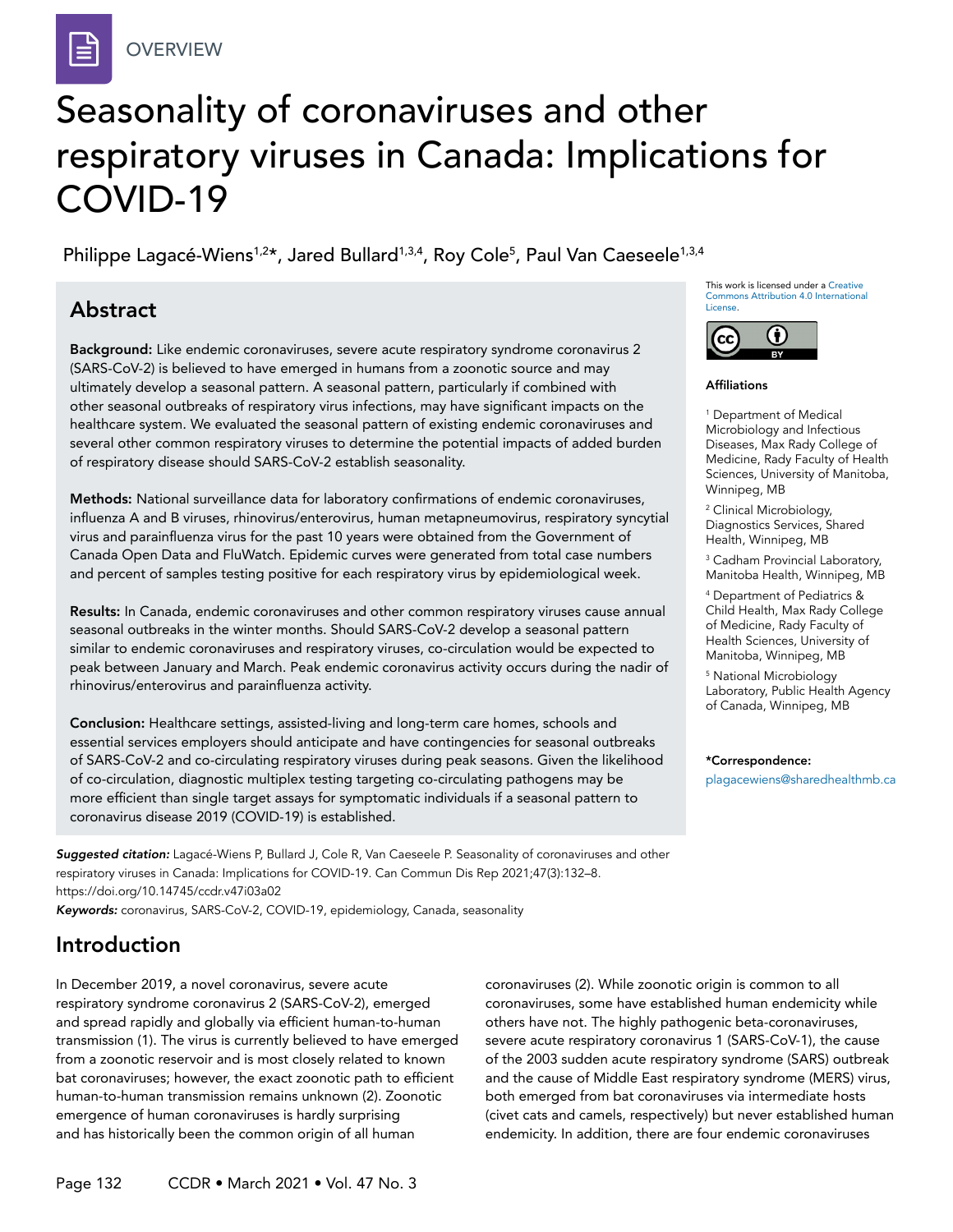

#### Table 1: Currently circulating endemic human coronaviruses prior to zoonotic transfer to humans and emergence timeline based on molecular analysis

| <b>Endemic</b><br>coronavirus | <b>Reservoir</b> | Intermediate<br>host | <b>Estimated</b><br>emergence<br>in humans | <b>Discovery</b> |
|-------------------------------|------------------|----------------------|--------------------------------------------|------------------|
| <b>NL63</b>                   | <b>Bats</b>      | Unknown              | 560-820<br>years ago                       | 2004             |
| 229E                          | <b>Bats</b>      | Camelids             | $~1$ 200 years<br>ago                      | 1966             |
| HKU1                          | Rodents          | Unknown              | ~1950s                                     | 2004             |
| OC43                          | Rodents          | <b>Bovines</b>       | ~1890                                      | 1967             |

Adapted from references (2–4)

All four of these endemic coronaviruses followed a common path from animals to humans and established endemic circulation through efficient human-to-human spread, modest symptomatology and seasonality. Thus, we hypothesize that zoonotic emergence and the spread of SARS-CoV-2 may result in establishing human endemicity. The understanding the seasonality of endemic coronaviruses as a whole may predict the eventual seasonality of SARS-CoV-2. We sought to describe the seasonal pattern of endemic coronaviruses, as well as other common respiratory viral infections, using national laboratory surveillance to better understand the possible implications of SARS-CoV-2 becoming a seasonal epidemic. In addition, we provide guidance for efficiencies in laboratory testing strategies that may be helpful in the eventual management of influenza, respiratory syncytial virus (RSV), SARS-CoV-2 and other respiratory pathogens.

# Methods

National respiratory virus surveillance is coordinated by the Public Health Agency of Canada (PHAC) under a program

known as FluWatch. Data from multiple sentinel public health and hospital laboratories across Canada are collected and published on a weekly basis. For coronavirus and viruses other than RSV and influenza A and B, epidemiological surveillance by FluWatch is nationally comprehensive and includes data from all major laboratories in Canada that perform testing. Both the number of positive detections and test volumes for each virus are supplied to FluWatch. These laboratories include all the provincial public health laboratories, and, in Ontario, they include the additional hospital laboratories that perform virus diagnostics: Children's Hospital of Eastern Ontario (Ottawa); University Health Network/Mount Sinai Hospital (Toronto); Sick Kids Hospital (Toronto); Sunnybrook Health Sciences Centre and Women's College Hospital (Toronto); St. Joseph's Hospital (London); and St. Joseph's Healthcare (Hamilton). Combined, these sentinel laboratories represent all laboratory-confirmed detections of coronavirus and respiratory viruses in Canada, with the exceptions of SARS-CoV-2, influenza and RSV. For influenza and RSV, the laboratory data are comprehensive for all provinces except Ontario, where detections may occur outside of the sentinel surveillance system. However, FluWatch captures more than 60% of cases through the Ontario provincial laboratory network and the majority of the remaining cases are likely captured through the sentinel hospital laboratories in Ontario. The data are supplied to the PHAC on a weekly basis and validated in a year-end report.

We retrieved the public data on laboratory-confirmed cases and testing volumes for endemic coronaviruses (NL63, 229E, HKU1 and OC43), influenza A and B viruses, rhinovirus/enterovirus (considered together because some molecular assays cannot distinguish between them), RSV, human metapneumovirus and parainfluenza virus. The study period for all viruses spanned the 2010–11 respiratory virus season (starting epidemiological week 35 of 2010, beginning August 30, 2010) through epidemiological week 10 of the 2019–20 season (ending March 7, 2020). Detections and test volumes were obtained from the [Canadian](https://www.open.canada.ca/en/open-data)  [open data website](https://www.open.canada.ca/en/open-data) (https://www.open.canada.ca/en/open-data) and [FluWatch reports](https://www.canada.ca/en/public-health/services/diseases/flu-influenza/influenza-surveillance.html) ([https://www.canada.ca/en/public-health/](https://www.canada.ca/en/public-health/services/diseases/flu-influenza/influenza-surveillance.html) [services/diseases/flu-influenza/influenza-surveillance.html](https://www.canada.ca/en/public-health/services/diseases/flu-influenza/influenza-surveillance.html)). These data sets came from open-access sources of ongoing public health surveillance and are exempt from research ethics board approval. Data were complete for the entire study period. Data from 2011 through 2019 have been finalized by FluWatch for their year-end report; however, data from 2020 were collected in real-time and minor reporting delays from provinces may have occurred. Data from the most current three weeks was occasionally adjusted as updated information was received in the following weeks. At the time of this publication, all data up to and including epidemiological week 16 (April 19, 2020) were considered final.

Weekly cases and percent of tests positive were used to provide an average number of cases per week and average percent-positive specimens per week for each virus. Peak activity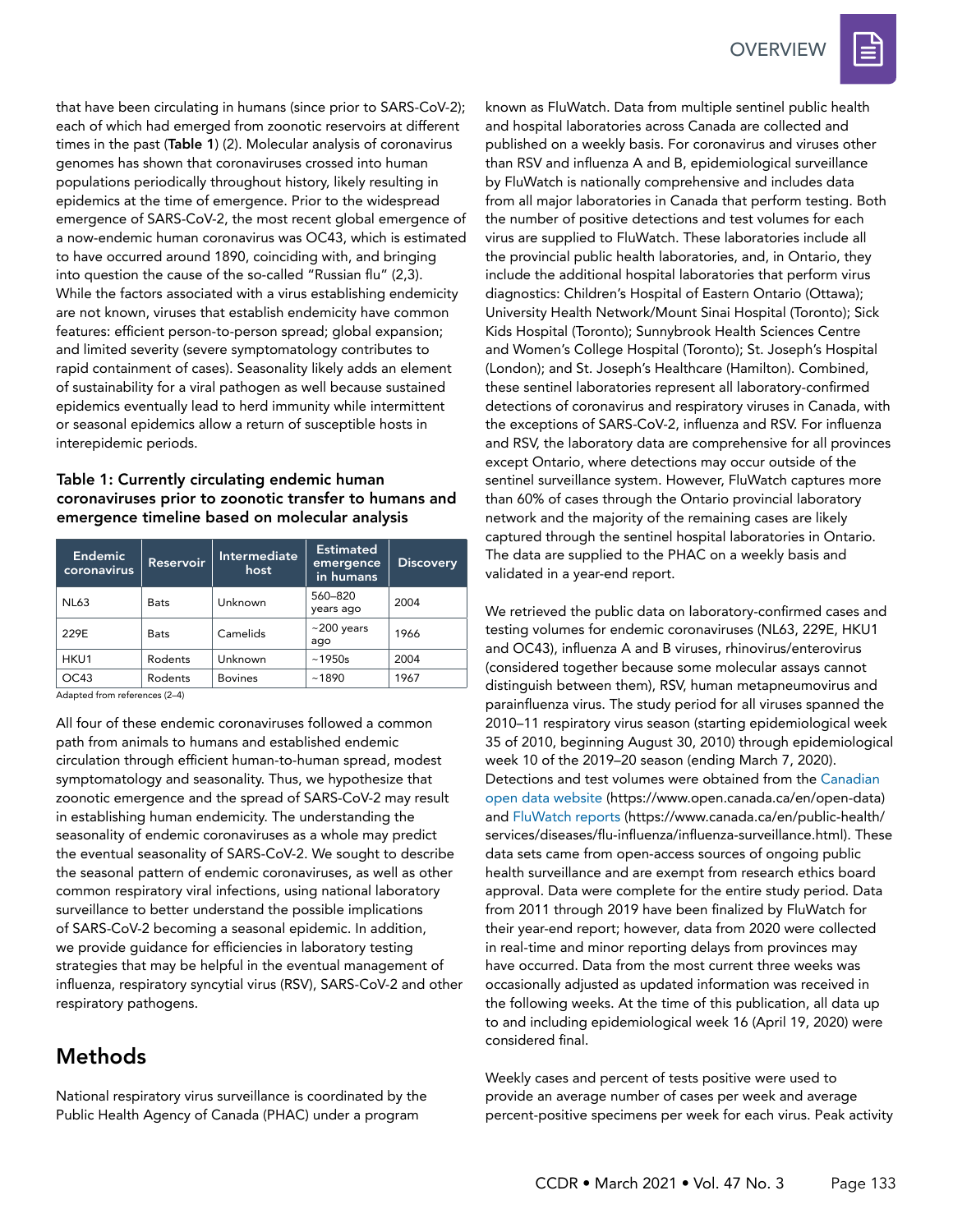of each virus was defined as the maximum percent-positive samples and, if a distinct epidemic wave was observed in the combined 10-year data, the start and end of the virus season was defined as the first week and last week that percent positive exceeded 10% of the peak percent positive, respectively.

# Results

Endemic coronaviruses demonstrated strong and predictable seasonality in Canada with modest variation in intensity from year to year. This was consistent with other descriptions of global coronavirus periodicity that reported winter seasonality (5,6). Both the number of cases of endemic coronavirus and proportion of positive coronavirus tests had dramatic periodicity with minimal year-to-year variation in onset and duration of the seasonal epidemic (Figure 1). Coronavirus seasonality in Canada, as determined by the ten-year average of positive test proportion and average number of cases detected by epidemiological week, is shown (Figure 2). A typical coronavirus season, defined here as the time above 10% percent of the highest percent positivity, began around epidemiological week 43 (typically the end of October), peaked in week five (end of January) and lasted until week 23 (early June), yielding an epidemic wave lasting 30 weeks, with significant activity between January and March and peak activity in week six (early February).

#### Figure 1: Seasonal pattern of endemic coronavirus detections and percent of coronavirus tests positive for endemic coronaviruses for the past ten years<sup>a</sup>



<sup>a</sup> The pattern is clearly seasonal; with epidemics occuring in winter months Data from Public Health Agency of [Canada Open Dat](https://open.canada.ca/en/open-data)a (https://open.canada.ca/en/open-data) and [FluWatch](https://www.canada.ca/en/public-health/services/diseases/flu-influenza/influenza-surveillance.html) (https://www.canada.ca/en/public-health/services/diseases/flu-influenza/influenzasurveillance.html)

#### The laboratory detection of endemic coronaviruses demonstrated several differences from the seasonal epidemics of other viruses.

#### Figure 2: Ten-year average weekly detections and average percent of coronavirus tests positive for endemic coronaviruses in Canada<sup>a</sup>



a Peak seasonal activity occurred between January and March. Error bars on coronavirus detections are 95% confidence intervals for the 10 year period and the red shaded area represents the 95% confidence interval around the percent of tests positive for endemic coronavirus

### Influenza A and B

In Canada, the ten-year average influenza A season started around week 44 (early November). While this is roughly the same time as the coronavirus season, the influenza A season peaked considerably earlier than the coronavirus season.

The influenza B season typically occurred later than Influenza A, with the 10-year average starting around week 48 (late November), peaking around week 15 (early April) and ending around week 25 (mid-June). While the peak was somewhat later than coronaviruses, substantial overlap exists between the seasonal endemic coronavirus season and the influenza B season (Figure 3).





Note: Peak activity (100%) is defined as maximum percent-positive tests for each virus Data from Public Health Agency of [Canada Open Dat](https://open.canada.ca/en/open-data)a (https://open.canada.ca/en/open-data) an[d FluWatch](https://www.canada.ca/en/public-health/services/diseases/flu-influenza/influenza-surveillance.html) (https://www.canada.ca/en/public-health/services/diseases/flu-influenza/influenzasurveillance.html)

Data from Public Health Agency of [Canada Open Data](https://www.open.canada.ca/en/open-data) (https://open.canada.ca/en/open-data) and [FluWatch](https://www.canada.ca/en/public-health/services/diseases/flu-influenza/influenza-surveillance.html) (https://www.canada.ca/en/public-health/services/diseases/flu-influenza/influenzasurveillance.html)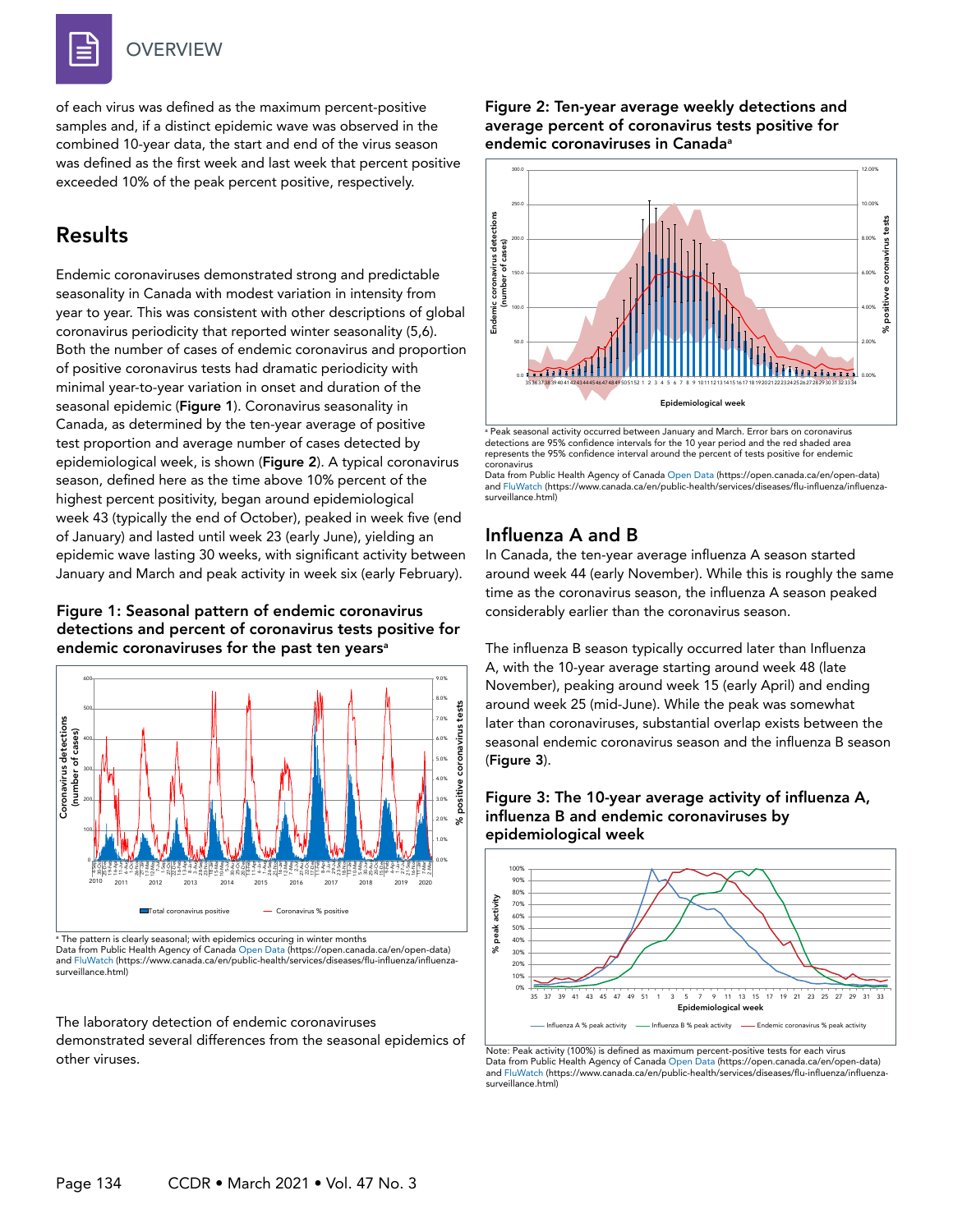

### Respiratory syncytial virus and human metapneumovirus

There was almost perfect overlap of the Canadian RSV and endemic coronavirus seasons (Figure 4). Both seasonal coronavirus and RSV seasons started around week 42 human metapneumovirus also had seasonalities that overlapped somewhat with coronaviruses and RSV, peaking eight weeks later than RSV and nine weeks later than endemic coronaviruses.

#### Figure 4: The 10-year average activity<sup>a</sup> of respiratory syncytial virus, human metapneumovirus and endemic coronaviruses by epidemiological week



Abbreviations: hMPV, human metapneumovirus; RSV, respiratory syncytial virus a Peak activity (100%) is defined as maximum percent-positive tests for each virus Data from Public Health Agency of [Canada Open Data](https://open.canada.ca/en/open-data) (https://open.canada.ca/en/open-data) and [FluWatch](https://www.canada.ca/en/public-health/services/diseases/flu-influenza/influenza-surveillance.html) (https://www.canada.ca/en/public-health/services/diseases/flu-influenza/influenzasurveillance.html)

#### Rhinovirus/enterovirus and parainfluenza viruses

Contrasting sharply with the seasonal pattern of coronaviruses, rhinovirus/enterovirus and parainfluenza viruses had a pronounced bimodal seasonal pattern with the nadir occurring at the peak of the coronavirus season (Figure 5). Should SARS-CoV-2 adopt a similar seasonal pattern to other endemic coronaviruses, one would expect minimal activity of rhinovirus and parainfluenza virus during peak coronavirus activity.

#### Prevalence of viral illness

Figure 6 demonstrates the proprotion of tests positive for endemic coronavirus, RSV, influenza A or influenza B in reporting Canadian laboratories by epidemiological week. Co-circulation of multiple viruses between late-December and early March produced an extented period where more than 40% of samples were positive for at least one respiratory virus, suggesting a substantial burden of respiratory viral disease during this period. Figure 5: The 10-year average activity of parainfluenza virus, rhinovirus/enterovirus and endemic coronaviruses by epidemiological week



Note: Peak activity (100%) is defined as maximum percent-positive tests for each virus Data from Public Health Agency of [Canada Open Data](https://www.open.canada.ca/en/open-data) (https://open.canada.ca/en/open-data) and [FluWatch](https://www.canada.ca/en/public-health/services/diseases/flu-influenza/influenza-surveillance.html) (https://www.canada.ca/en/public-health/services/diseases/flu-influenza/influenzasurveillance.html)

Figure 6: The 10-year averageof the proprotion of tests positive for endemic coronavirus, respiratory syncytial virus, influenza A or influenza B in reporting Canadian laboratories by epidemiological week



Abbreviation: RSV, respiratory syncytial virus

Note: Peak activity of these viruses, with >40% of tests positive for at least one of the viruses occurs between early January and early March

Data from Public Health Agency of [Canada Open Data](https://www.open.canada.ca/en/open-data) (https://open.canada.ca/en/open-data) and [FluWatch](https://www.canada.ca/en/public-health/services/diseases/flu-influenza/influenza-surveillance.html) (https://www.canada.ca/en/public-health/services/diseases/flu-influenza/influenzasurveillance.html)

# **Discussion**

Circulating endemic coronaviruses (NL63, 229E, HKU1 and OC43) have established a seasonal pattern of late-winter peak activity in Canada. While the laboratory assays used for these data did not discriminate between coronavirus species, and the seasonality described here represented a composite season for the four endemic coronaviruses, these data clearly demonstrate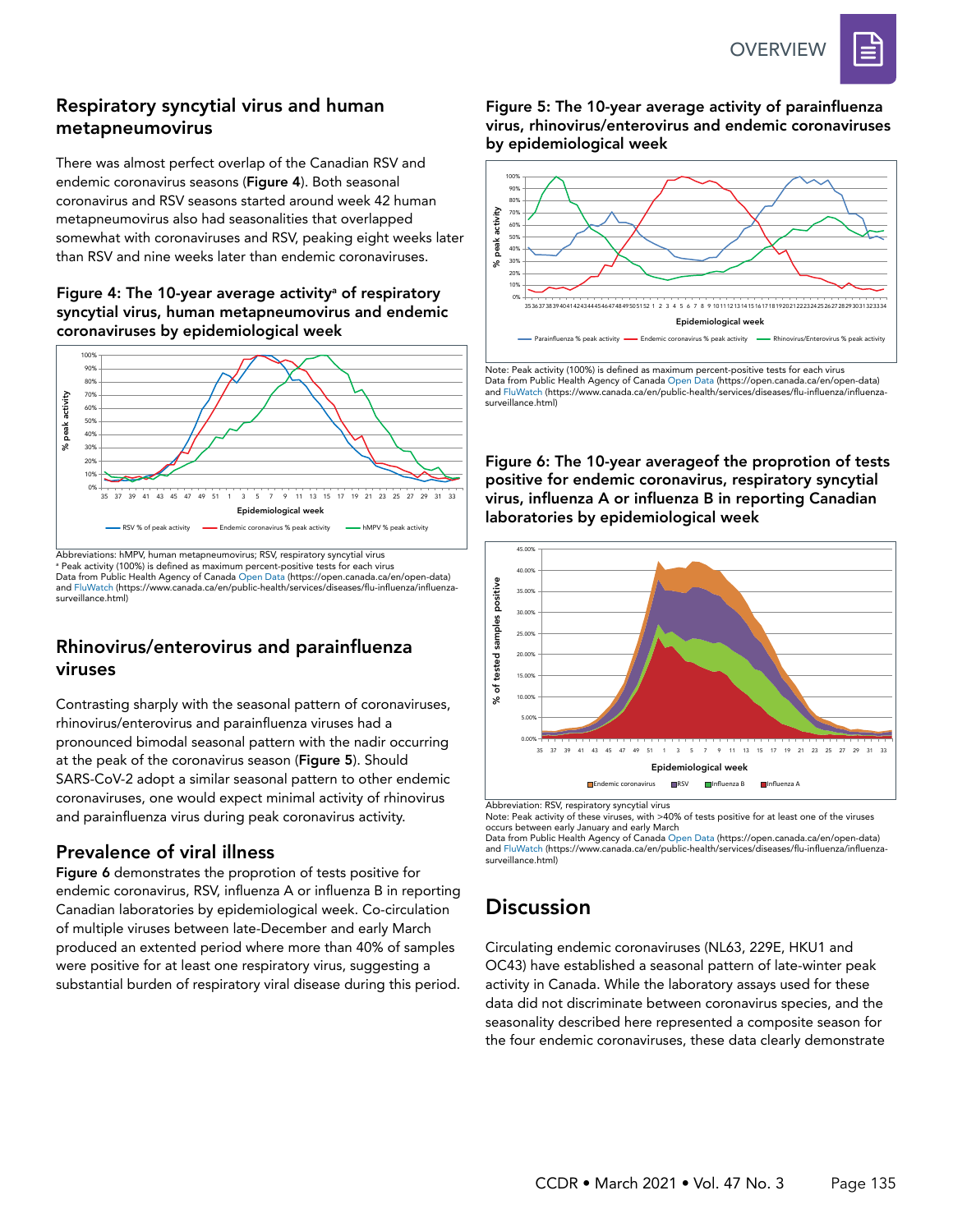

that the overall pattern of the four endemic coronaviruses together show seasonality of circulation. Our data suggest that substantial overlap between clinically important respiratory viruses would be expected to occur if SARS-CoV-2 established a seasonal pattern similar to the existing endemic coronaviruses. For influenza A, the peak percent-positive occurred in week 52 (end of December), approximately five weeks before coronaviruses. A distinguishing feature of influenza A is the explosive nature of the early part of the epidemic, with an onsetto-peak time of approximately eight weeks. This contrasts with the slow increase in coronavirus detections; taking 14 weeks from onset to peak. This is partly explained by the shorter incubation period of influenza A; however, the percent-positive influenza A detections declined relatively slowly, and the influenza A season was not typically over until week 20 (early May). Thus, considerable overlap between the annual influenza A epidemic and coronavirus seasonal epidemics would be expected due to this trailing decline in influenza A cases. Likewise, while the peak of influenza B activity occurred later than seasonal coronavirus activity, substantial overlap is expected and the known burden of disease of influenza B in the elderly is likely to be compounded by co-circulation of SARS-CoV-2. While SARS-CoV-2 may be clinically less relevant in the paediatric population, co-circulation of RSV and SARS-CoV-2 could significantly impact paediatric healthcare workers and adults caring for children with COVID-19. The need to isolate hospitalized children with RSV bronchiolitis as presumed cases of COVID-19 pending diagnostic testing could also strain infection control measures.

If, as we hypothesize, SARS-CoV-2 eventually establishes a seasonal pattern similar to currently endemic coronaviruses, then planning for this added burden to the respiratory season is necessary, particularly because the coronavirus season overlaps with the influenza and RSV seasons. The most concerning implication of SARS-CoV-2 establishing seasonality similar to other coronaviruses is the additional burden expected on a healthcare system already strained by common viral respiratory tract infections. This strain may be seen as shortages of regular hospital beds, isolation and critical care beds, staff (in part due to staff absenteeism due to illness), drugs and more. In addition, staffing, laboratory resources and reagent supply chains may be taxed by increased testing, with resulting increased turnaround time or test service disruptions. These stresses may ultimately result in delayed or missed diagnosis of COVID-19 and other respiratory illnesses leading to clinicians being less comfortable making a clinical diagnosis when COVID-19 is in the differential diagnosis. If SARS-CoV-2 adopts a seasonal pattern similar to other coronaviruses, co-circulation of RSV, influenza A, influenza B and SARS-CoV-2 may be considerable between January and March, leading to a significant burden of respiratory disease during this period. Historically, before the emergence of SARS-CoV-2, more than 40% of samples tested in Canadian laboratories were already positive for RSV, influenza A, influenza B or seasonal coronaviruses between early January and early March (Figure 6), revealing a pre-existing and significant

burden of disease. The addition of SARS-CoV-2 to the endemic coronavirus seasonal pattern would likely increase the respiratory virus disease burden during this period.

Within a specific healthcare geographical area, a seasonal SARS-CoV-2 may peak at the same time as RSV, resulting in considerable burden of disease in the paediatric care settings. While the majority of cases of both these illnesses are relatively mild in paediatric patients, one could nevertheless anticipate increased strain on paediatric health care facilities resulting from the small proportion of more severe cases and possibility of increased severity as a co-infection, including increased presentations for bronchiolitis and viral pneumonia (6,7).

The potential co-occurrence of influenza A, influenza B and SARS-CoV-2 is potentially devastating to the older population, who often have comorbidities that are disproportionately affected by all of three of these illnesses. The mitigation of the impact of seasonal SARS-CoV-2 epidemiology should therefore be a priority for long-term care and assisted living facilities.

Lastly, the co-circulation of multiple viruses during this period of time would be expected to cause significant absenteeism in young and middle-aged adults, given possible requirements for isolation and testing of patients to exclude SARS-CoV-2 infection from workplaces and schools.

Another potential implication of SARS-CoV-2 adopting a seasonal pattern is the need for an appropriate diagnostic test utilization and streamlining strategy. Use of single target (simplex) nucleic acid tests are inefficient in terms of regent and labour utilization in laboratories. For this reason, multiplexed tests that target co-circulating pathogens should be developed so that clinicians can accurately differentiate symptomatic patients in order to implement appropriate therapy and institute appropriate infection or disease control measures. Given the possibility of co-occurring seasonal epidemics, priority should be given to development of multiplex assays for influenza A, influenza B, RSV and SARS-CoV-2 to simplify testing and to reduce labour and material costs. The benefit of additional multiplexing (rhinovirus, parainfluenza virus) is more questionable given the added cost and the relatively low activity of these viruses during peak influenza, RSV and coronavirus activities. Furthermore, influenza, RSV and SARS-CoV-2 are all priority pathogens that have a greater healthcare impact and benefit from diagnosis and differentiation in the healthcare settings for therapeutic (e.g. oseltamivir for influenza) and infection control purposes (isolation). Parainfluenza, rhinovirus and enterovirus are low priority pathogens due to limited virulence and limited burden to healthcare. Despite the efficiencies associated with multiplexing nucleic acid amplification assays, there is likely still a role for SARS-CoV-2 simplex assay in the evaluation and tracing of asymptomatic individuals and contacts of COVID-19 cases directed by public health authorities, where detection of influenza and RSV are of no benefit.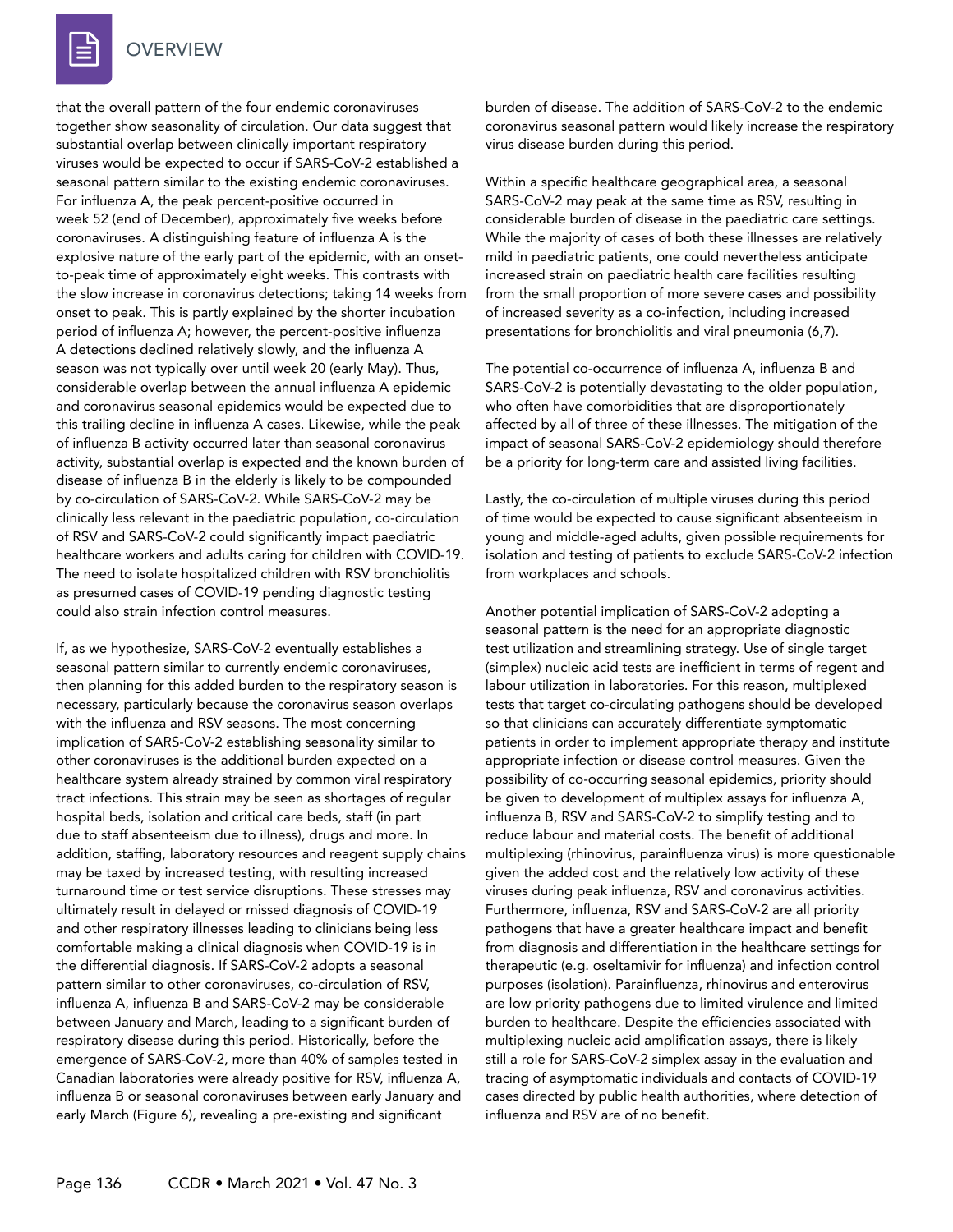

# Limitations

While comprehensive, these data have several limitations. They do not take into account differences in testing algorithms or populations for these respiratory viruses that will vary from province to province, season to season and year to year. The number of tests performed is not uniform across the population of Canada, with some provinces or territories over-represented by a higher rate of testing and others under-represented. Because of these limitations, positive proportion of tests rather than absolute case counts should primarily be used as an indicator of seasonality. However, given the uniformity of the findings and consistency with other published reports, this limitation is unlikely to affect the interpretation of respiratory virus seasonality data. Another limitation is that we cannot with any certainty predict if and when SARS-CoV-2 will establish a seasonal pattern of infection. We hypothesize this will occur due to comparable biology of the viruses, effective personto-person transmission, significant host susceptibility and global prevalence. These factors may, however, be dramatically altered by human interventions such as public health measures, vaccinations and, eventually, treatment. It is also impossible to determine if and how SARS-CoV-2 virulence will change over time. Currently, unlike influenza, endemic coronaviruses have minimal impact on disease burden in hospitals and healthcare settings due to limited virulence. Our assumptions on additional burden with co-circulation of influenza and RSV assume that SARS-CoV-2 maintains relatively high virulence compared with the currently endemic coronaviruses.

#### Conclusion

Like SARS-CoV-2, endemic coronaviruses that infect humans have common zoonotic origins and have established seasonal epidemic patterns in human populations that coincide with influenza A, influenza B and RSV. While it remains unclear if SARS-CoV-2 will establish a similar seasonal pattern, the virus is clearly established in the human population and eventual seasonality should be assumed to be a strong possibility given the well-established pattern of seasonality in commonly circulating endemic coronaviruses. Preparation for seasonal outbreaks of SARS-CoV-2 and other respiratory viruses could include appropriate staff and bed management in healthcare facilities and other essential services as well as anticipation of increased absenteeism in all workplaces, particularly in the first three months of the calendar year. Within laboratories, development of combined tests and associated protocols for commonly co-circulating viruses should be prioritized to optimize the efficiency of diagnostic and surveillance testing.

# Authors' statement

PLW — Conceived the study idea, analyzed and interpreted the data and drafted and edited the manuscript

JB — Provided critical, scientific and editorial review and edits of the manuscript

RC — Provided critical, scientific and editorial review of the manuscript

PVC — Provided critical, scientific and editorial review and edits of the manuscript

# Competing interests

None declared.

# Acknowledgements

We wish to acknowledge the contributions of the Public Health Agency of Canada Surveillance and Epidemiology Division (FluWatch) and their contributing National Laboratory Network for the publically accessible databases and personal assistance that made this work possible.

# Funding

No funding received for this work. The databases used in this study are maintained and funded by the Government of Canada.

The content and view expressed in this article are those of the authors and do not necessarily reflect those of the Government of Canada.

# References

- 1. Li Q, Guan X, Wu P, Wang X, Zhou L, Tong Y, Ren R, Leung KS, Lau EH, Wong JY, Xing X, Xiang N, Wu Y, Li C, Chen Q, Li D, Liu T, Zhao J, Liu M, Tu W, Chen C, Jin L, Yang R, Wang Q, Zhou S, Wang R, Liu H, Luo Y, Liu Y, Shao G, Li H, Tao Z, Yang Y, Deng Z, Liu B, Ma Z, Zhang Y, Shi G, Lam TT, Wu JT, Gao GF, Cowling BJ, Yang B, Leung GM, Feng Z. Early Transmission Dynamics in Wuhan, China, of Novel Coronavirus-Infected Pneumonia. N Engl J Med 2020;382(13):1199–207. [DOI](https://doi.org/10.1056/NEJMoa2001316) [PubMed](https://www.ncbi.nlm.nih.gov/entrez/query.fcgi?cmd=Retrieve&db=PubMed&list_uids=31995857&dopt=Abstract)
- 2. Ye ZW, Yuan S, Yuen KS, Fung SY, Chan CP, Jin DY. Zoonotic origins of human coronaviruses. Int J Biol Sci 2020;16(10):1686–97. [DOI](https://doi.org/10.7150/ijbs.45472) [PubMed](https://www.ncbi.nlm.nih.gov/entrez/query.fcgi?cmd=Retrieve&db=PubMed&list_uids=32226286&dopt=Abstract)